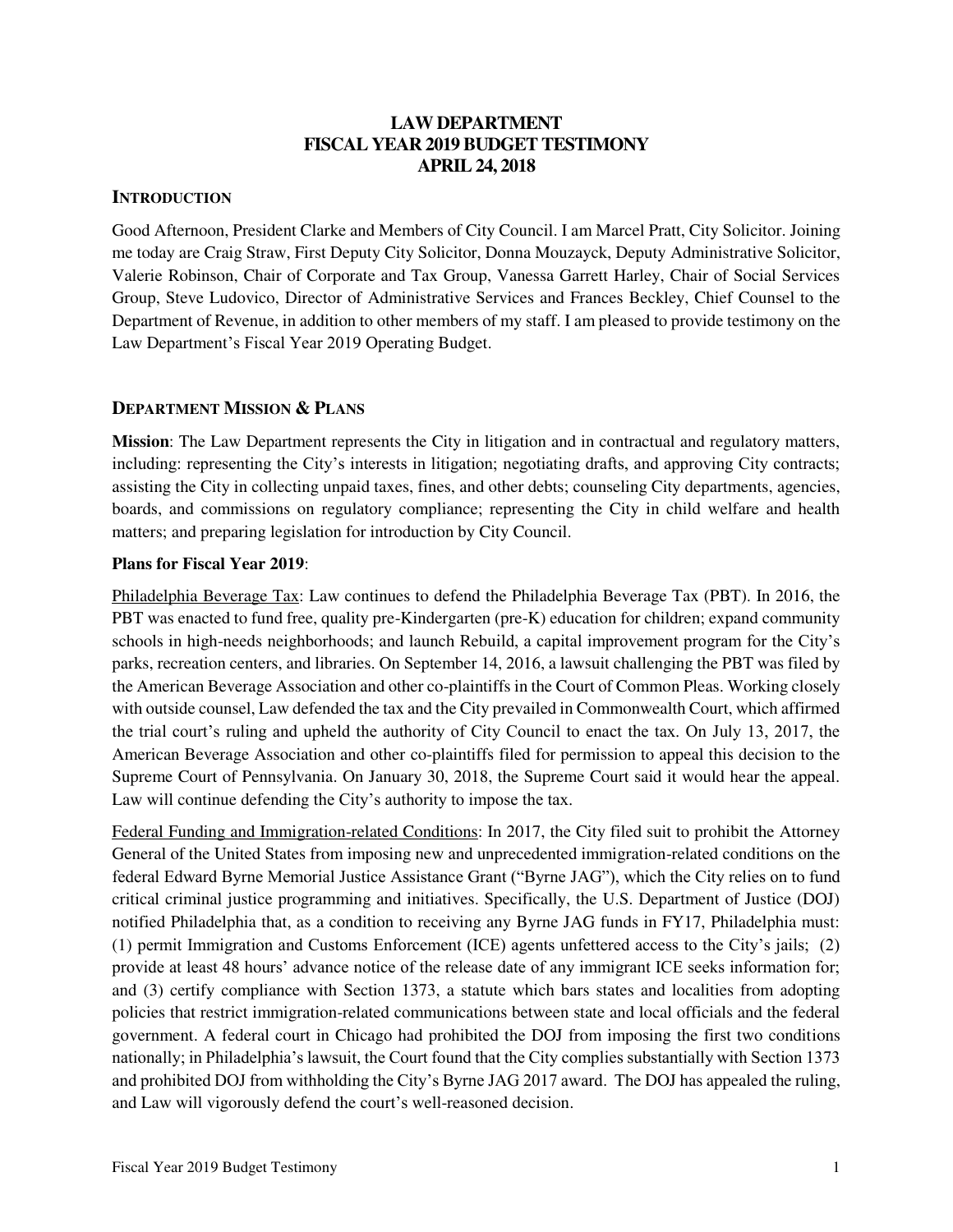Diversity & Inclusion: The Law Department remains committed to diversity through our hiring by both ensuring that diverse candidates are part of the pool of potential candidates and ensuring that hiring panels are diverse. Law's increased diversity reflects our efforts to recruit diverse attorneys from law schools, law firms, and other areas.

The Law Department plans to hire its first-ever Director of Professional Development, Diversity & Inclusion, whose general duties will be to: (1) develop training curricula and programs for Law Department attorneys covering all substantive practice areas, client service, ethics, and office management; (2) ensure the Law Department's recruitment, hiring, and retention efforts for attorneys and staff consistently reflect the City of Philadelphia's commitment to diversity and inclusion; and (3) identify opportunities to increase the Law Department's engagement within City government and the Philadelphia legal community.

Public Policy Litigation: The Law Department continues to emphasize the use of litigation to combat systemic public nuisances and other unlawful conduct that significantly threaten the City's public health and safety. During the upcoming year, we will work on the following litigation:

**Wells Fargo**: On May 15, 2017, the City filed its lawsuit against Wells Fargo for violating the Fair Housing Act by engaging in discriminatory mortgage lending-practices against African-American and Latino residents of Philadelphia. Wells Fargo's alleged practices constitute "reverse redlining," which involves targeting minorities and minority communities with exploitative loan products that have higher costs and worse terms than those offered to similarly-situated white borrowers. On January 16, 2018, the Court denied Wells Fargo's motion to dismiss the City's case. As a result, the case is moving forward and the Law Department will seek further evidence of Wells Fargo's alleged discriminatory practices.

**Opioid Litigation**: On January 17, 2018, the City of Philadelphia filed a lawsuit against several manufacturers of prescription opioids for causing and fueling the opioid epidemic through decades of deceptive marketing that convinced doctors and medical professionals that opioids were safe and effective for long-term daily treatment of chronic pain and that risks for addiction after long-term use were minimal. The lawsuits seek to, among other things, end the ongoing deceptive marketing practices and recover money from the manufacturers to pay for the treatment of City residents suffering from opioid addiction, injuries to the City, and other consequences of the defendants' unlawful conduct.

**Census Litigation**: Earlier in the month, on April 3, 2018, the City, via the Law Department, joined a coalition of eighteen states (including Pennsylvania) and five other cities in filing a lawsuit in the US District Court for the Southern District of New York seeking to block the proposed addition of a citizenship question to the 2020 census. The suit alleges that the addition of a citizenship question will substantially depress participation in the census due to fears of possible deportation, resulting in severe underfunding of government services and resources for any area, such as the City, in which undocumented immigrants may reside, including funds allocated for infrastructure, Medicaid, and other services, as well as undercounting for redistricting for Congressional and state legislative districts. The case was assigned to the Honorable Jesse Furman, and an initial pretrial conference has been scheduled for April 20, 2018.

In addition to this litigation, the Law Department expects to utilize the False Claims Ordinance, § 19-3600, to recover damages and penalties from persons who violate the ordinance and cause the City financial harm.

Code Enforcement: The Law Department will continue to strengthen enforcement against nuisance takeout beer and alcohol sellers through enhanced monitoring and review of businesses licenses to determine whether the licenses are permissible under a new food licensing law.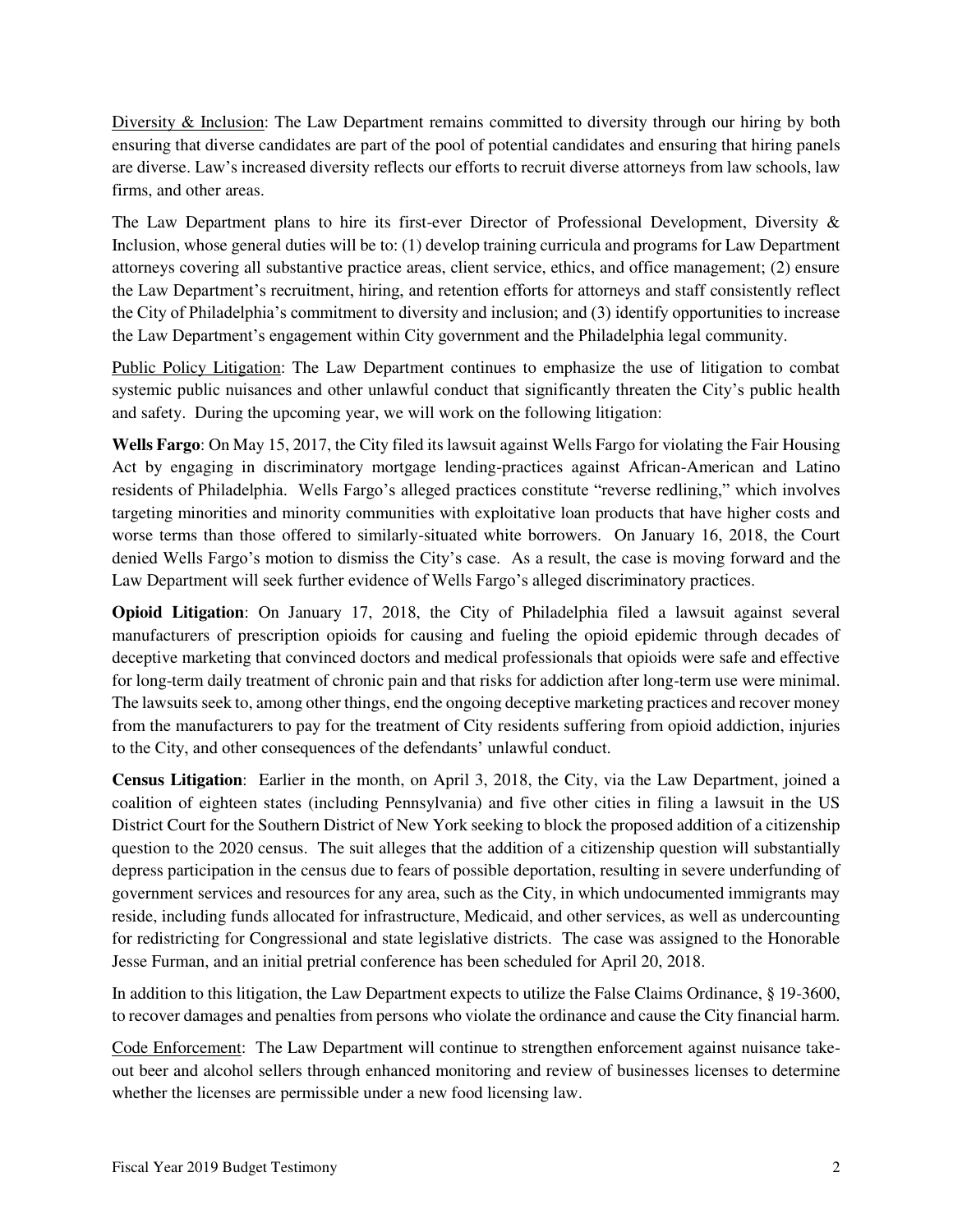NICS Litigation: On December 22, 2017, the City, in combination with the City of New York and the City and County of San Francisco, filed a lawsuit against the US Department of Defense (the "DOD") and several other federal agencies seeking an injunction to compel defendants to comply with their statutory obligation to report to the FBI information for inclusion in the National Instant Criminal Background Check System ("NICS") about members of the military services convicted of crimes that disqualify them from firearms possession. Reports of the DOD's Inspector General reflect that as far back as 1997, and continuing through the present, defendants have systematically and knowingly failed to fulfill that statutory obligation. The City, specifically the Philadelphia Police Department, regularly conducts background checks that include searches of NICS in order to process applications for licenses to carry a firearm, and must rely upon the accuracy of the NICS database in determining eligibility.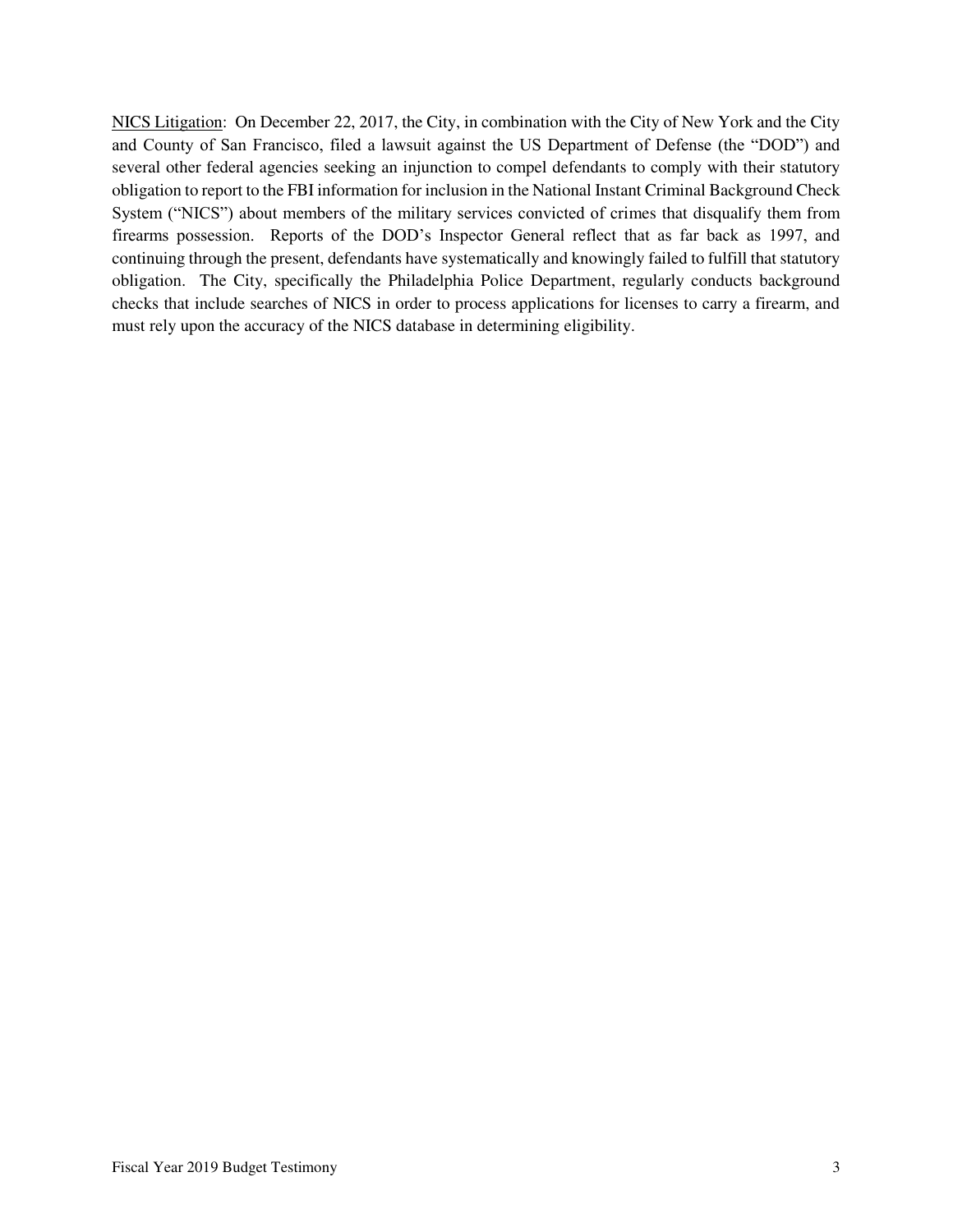# **BUDGET SUMMARY & OTHER BUDGET DRIVERS**

| <b>Staff Demographics Summary (as of December 2017): All Law Staff</b> |           |           |           |           |  |  |
|------------------------------------------------------------------------|-----------|-----------|-----------|-----------|--|--|
|                                                                        | Total     | Minority  | White     | Female    |  |  |
| Number of Full-Time Staff                                              | 319       | 139       | 180       | 194       |  |  |
| Number of Exempt Staff                                                 | 283       | 113       | 170       | 164       |  |  |
| Number of Executive Staff (deputy<br>level and above)                  | 8         | 4         | 4         | 3         |  |  |
| Average Salary, Full-Time Staff                                        | \$66,102  | \$56,900  | \$72,509  | \$61,402  |  |  |
| Average Salary, Exempt Staff                                           | \$69,643  | \$62,136  | \$74,633  | \$66,173  |  |  |
| Average Salary, Executive Staff                                        | \$129,021 | \$144,000 | \$114.041 | \$135,333 |  |  |
| Median Salary, Full-Time Staff                                         | \$59,798  | \$51,867  | \$68,022  | \$55,580  |  |  |
| Median Salary, Exempt Staff                                            | \$63,808  | \$55,983  | \$70,315  | \$59,798  |  |  |
| Median Salary, Executive Staff                                         | \$134,000 | \$134,000 | \$112,750 | \$135,000 |  |  |

| <b>Employment Levels (as of December 2017): All Law Staff</b> |                 |          |  |  |  |
|---------------------------------------------------------------|-----------------|----------|--|--|--|
|                                                               | <b>Budgeted</b> | Filled   |  |  |  |
| Number of Full-Time Positions                                 | 299             | 319      |  |  |  |
| Number of Exempt Positions                                    | 266             | 283      |  |  |  |
| Number of Executive Positions (deputy<br>level and above)     |                 |          |  |  |  |
| Average Salary of All Full-Time Positions                     | \$66,522        | \$66,102 |  |  |  |
| Median Salary of All Full-Time Positions                      | \$59,595        | \$59,798 |  |  |  |

| <b>Staff Demographics Summary (as of December 2017): All Law-Funded Staff</b> |           |           |           |  |  |  |
|-------------------------------------------------------------------------------|-----------|-----------|-----------|--|--|--|
| Total                                                                         | Minority  | White     | Female    |  |  |  |
| 172                                                                           | 74        | 98        | 92        |  |  |  |
| 140                                                                           | 52        | 88        | 66        |  |  |  |
|                                                                               |           |           | 2         |  |  |  |
|                                                                               |           |           |           |  |  |  |
| \$68,771                                                                      | \$56,313  | \$78,178  | \$61,638  |  |  |  |
| \$75,593                                                                      | \$63,600  | \$82,680  | \$70,285  |  |  |  |
| \$128,166                                                                     | \$147,000 | \$114,041 | \$135,500 |  |  |  |
| \$63,207                                                                      | \$47,574  | \$73,293  | \$53,800  |  |  |  |
| \$68,022                                                                      | \$57,188  | \$76,461  | \$64,495  |  |  |  |
| \$133,000                                                                     | \$133,000 | \$112,750 | \$135,500 |  |  |  |
|                                                                               | 7         | 3         | 4         |  |  |  |

| <b>Employment Levels (as of December 2017): All Law-Funded Staff</b> |                 |          |  |  |  |
|----------------------------------------------------------------------|-----------------|----------|--|--|--|
|                                                                      | <b>Budgeted</b> | Filled   |  |  |  |
| Number of Full-Time Positions                                        | 176             | 172      |  |  |  |
| Number of Exempt Positions                                           | 147             | 140      |  |  |  |
| Number of Executive Positions (deputy)<br>level and above)           |                 |          |  |  |  |
| Average Salary of All Full-Time Positions                            | \$68,345        | \$68,771 |  |  |  |
| Median Salary of All Full-Time Positions                             | \$60,197        | \$63,207 |  |  |  |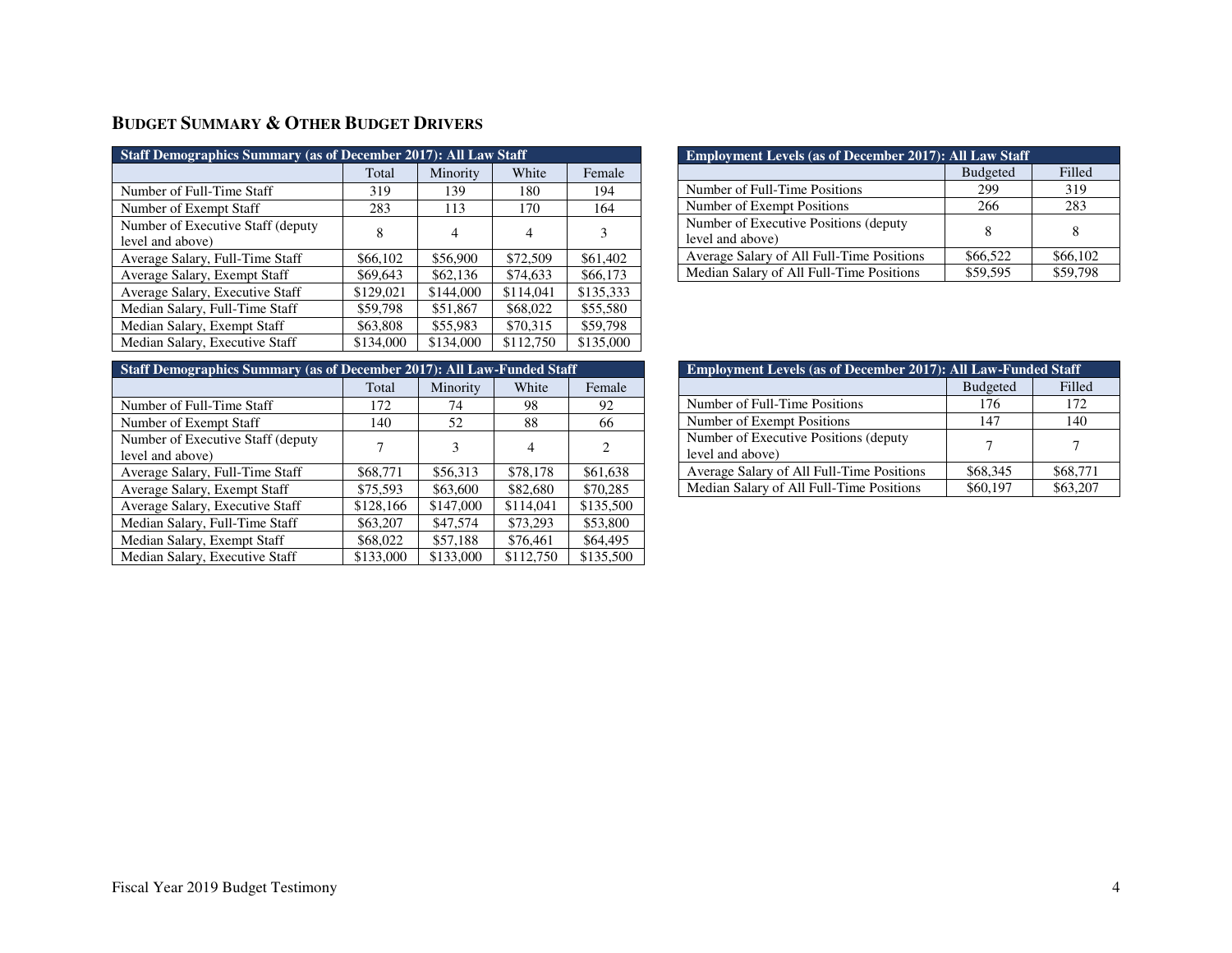| <b>Staff Demographics Summary (as of December 2017): General Fund Staff</b> |           |           |           |           |  |  |  |  |
|-----------------------------------------------------------------------------|-----------|-----------|-----------|-----------|--|--|--|--|
| White<br>Female<br>Total<br>Minority                                        |           |           |           |           |  |  |  |  |
| Number of Full-Time Staff                                                   | 119       | 54        | 65        | 63        |  |  |  |  |
| Number of Exempt Staff                                                      | 92        | 34        | 58        | 41        |  |  |  |  |
| Number of Executive Staff<br>(deputy level and above)                       | 5         |           | 4         |           |  |  |  |  |
| Average Salary, Full-Time<br>Staff                                          | \$65,423  | \$51,087  | \$77,332  | \$58,627  |  |  |  |  |
| Average Salary, Exempt Staff                                                | \$73,309  | \$58,088  | \$82,231  | \$68,916  |  |  |  |  |
| Average Salary, Executive Staff                                             | \$126,233 | \$154,000 | \$114,041 | \$138,000 |  |  |  |  |
| Median Salary, Full-Time Staff                                              | \$60,197  | \$41,867  | \$72,237  | \$50,565  |  |  |  |  |
| Median Salary, Exempt Staff                                                 | \$66,602  | \$56,586  | \$75,481  | \$65,182  |  |  |  |  |
| Median Salary, Executive Staff                                              | \$138,000 | \$154,000 | \$112,750 | \$138,000 |  |  |  |  |

| <b>Employment Levels (as of December 2017): General Fund Staff</b> |                 |          |  |  |  |
|--------------------------------------------------------------------|-----------------|----------|--|--|--|
|                                                                    | <b>Budgeted</b> | Filled   |  |  |  |
| Number of Full-Time Positions                                      | 120             | 119      |  |  |  |
| Number of Exempt Positions                                         | 93              | 92       |  |  |  |
| Number of Executive Positions (deputy)<br>level and above)         |                 |          |  |  |  |
| Average Salary of All Full-Time Positions                          | \$66,177        | \$65,423 |  |  |  |
| Median Salary of All Full-Time Positions                           | \$59,044        | \$60,197 |  |  |  |

| <b>General Fund Financial Summary by Class</b>    |                |                    |                |                       |                |                  |
|---------------------------------------------------|----------------|--------------------|----------------|-----------------------|----------------|------------------|
|                                                   | FY17 Original  | FY17 Actual        | FY18 Original  | <b>FY18</b> Estimated | FY19 Proposed  | Difference:      |
|                                                   | Appropriations | <b>Obligations</b> | Appropriations | <b>Obligations</b>    | Appropriations | <b>FY19-FY18</b> |
| Class 100 - Employee Compensation                 | \$7,934,005    | \$8,085,037        | \$8,484,481    | \$8,411,840           | \$8,663,318    | \$251.478        |
| Class 200 - Purchase of Services                  | \$8,410,034    | \$7,887,866        | \$7,010,034    | \$6,579,170           | \$6,579,170    | \$0              |
| Class $300/400$ - Materials, Supplies & Equipment | \$248,676      | \$241,490          | \$248,676      | \$224,676             | \$248,676      | \$24,000         |
| Class 500 - Contributions                         | \$0            | \$251.339          | \$0            |                       | \$0            | -\$0             |
|                                                   | \$16,592,715   | \$16,465,732       | \$15,743,191   | \$15,215,686          | \$15,491,164   | \$275,478        |

| <b>Contracts Summary (Professional Services only)</b> |             |             |             |             |              |                              |
|-------------------------------------------------------|-------------|-------------|-------------|-------------|--------------|------------------------------|
|                                                       | <b>FY13</b> | <b>FY14</b> | <b>FY15</b> | <b>FY16</b> | <b>FY17</b>  | <b>FY18 YTD</b><br>(01 & 02) |
| Total amount of contracts                             | \$5,588,387 | \$4,829,328 | \$4,089,567 | \$4,932,700 | \$14,281,284 | \$8,909,670                  |
| Total amount to M/W/DSBE                              | \$2,527,745 | \$1,970,130 | \$2,014,838 | \$1,498,029 | \$4,606,295  | \$3,596,790                  |
| Participation Rate                                    | 45%         | 41%         | 49%         | $30\%$      | 32%          | 40%                          |

| Total M/W/DSBE Contract Participation Goal (Public Works; Services, Supplies & |     |     |     |  |  |  |
|--------------------------------------------------------------------------------|-----|-----|-----|--|--|--|
| <b>Equipment: and Professional Services combined)</b>                          |     |     |     |  |  |  |
| <b>FY18</b><br>FY19<br><b>FY17</b>                                             |     |     |     |  |  |  |
| M/W/DSBE Contract Participation Goal                                           | 35% | 35% | 32% |  |  |  |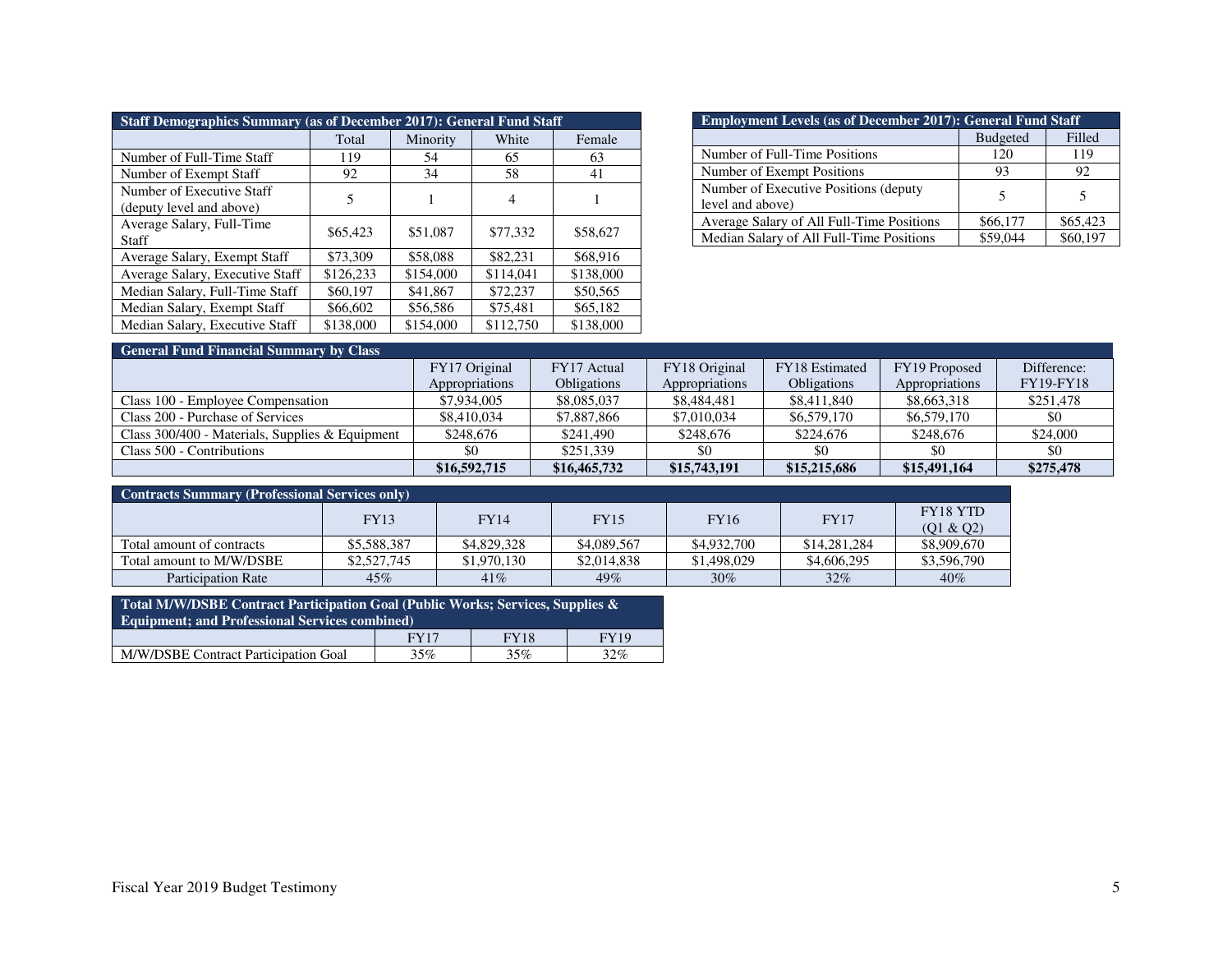### **PROPOSED BUDGET OVERVIEW**

#### **Proposed Funding Request**:

The proposed Fiscal Year 2019 General Fund budget totals \$15,491,164, an increase of \$275,478 over Fiscal Year 2018 estimated obligation levels. This increase is primarily due to 4 new positions, DC#33 pay increases, and the reinstatement of the class 300/400 target budget cuts. The four new positions include a Special Assistant responsible for professional development, diversity and inclusion; an Assistant City Solicitor who will be assigned to the Commercial Law Unit to assist with transactional work; a Legal Assistant who will work on Public Property matters including real estate and economic development projects; and a HIPAA Compliance Manager expected to develop an annual workplan to execute the HIPAA/Privacy Compliance Program, build an effective partnership with departmental HIPAA privacy liaisons to implement compliance activities, and oversee the monitoring and reporting of privacy compliance measures.

The proposed budget includes:

- \$8,663,318 in Class 100, a \$251,478 increase over FY18. This funding will cover 4 new positions and DC#33 pay increases.
- \$6,579,170 in Class 200, the same amount as in FY18.
- \$248,676 in Class 300/400, an \$24,000 increase over FY18. This funding will reinstate the class 300/400 target budget cuts.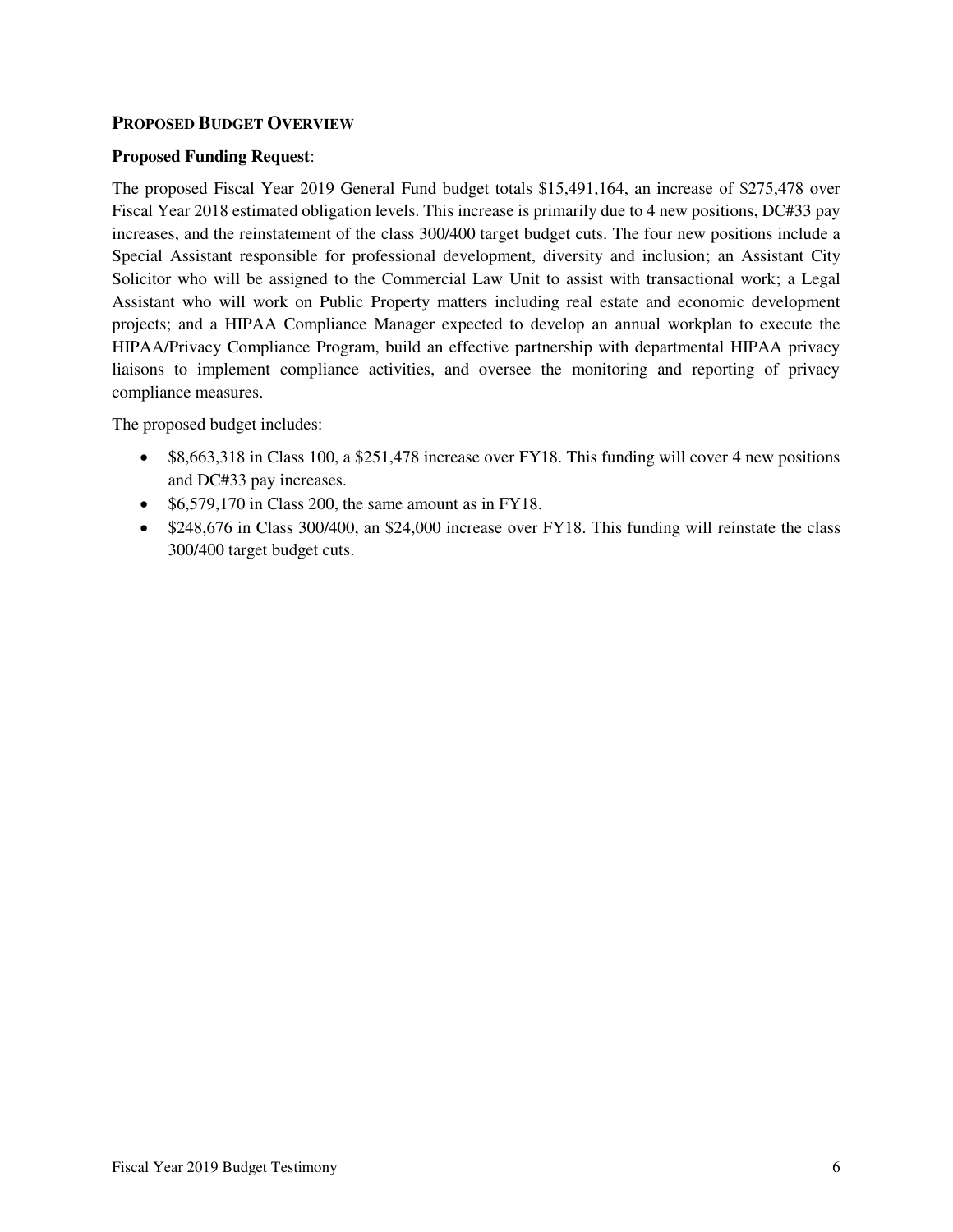# **STAFFING LEVELS**

The department is requesting 129 budgeted General Fund positions for FY19, an increase of 9 positions over FY18.

The increase is attributed to 4 new positions and filling 5 positions that were created during the current fiscal year with existing funds.

# **NEW HIRES**

| New Hires (from 7/1/2017 to December 2017): All Law Staff |                                                 |  |  |  |  |
|-----------------------------------------------------------|-------------------------------------------------|--|--|--|--|
|                                                           | <b>Total Number</b><br>Filipino<br>of New Hires |  |  |  |  |
| Black or African American                                 |                                                 |  |  |  |  |
| Asian                                                     |                                                 |  |  |  |  |
| Hispanic or Latino                                        |                                                 |  |  |  |  |
| White                                                     |                                                 |  |  |  |  |
| ther                                                      |                                                 |  |  |  |  |
| Total                                                     |                                                 |  |  |  |  |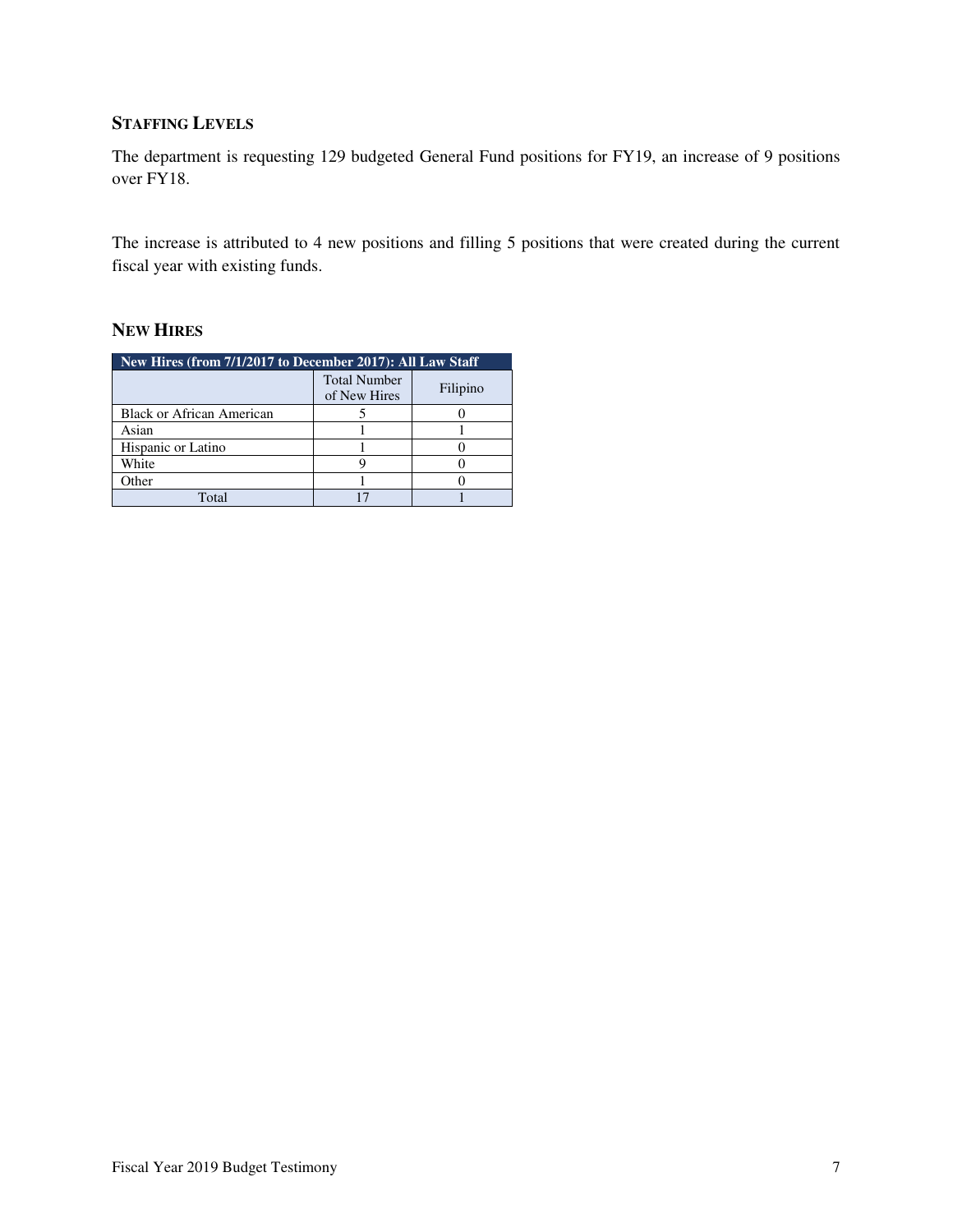### **PERFORMANCE, CHALLENGES, AND INITIATIVES**

#### **Corporate and Tax**:

### **FY19 Strategic Goals**

- Provide legal support for the replacement of IT systems.
- Provide legal support to maximize funds being made available through the national Volkswagen diesel vehicle emissions settlement.
- Decrease median time for contracts (Law Draft) approve as to form by one day.

| <b>FY19 Performance Measures</b>                                     |             |                                |             |             |
|----------------------------------------------------------------------|-------------|--------------------------------|-------------|-------------|
|                                                                      | <b>FY17</b> | $ $ FY18 YTD $ $               | <b>FY18</b> | <b>FY19</b> |
| <b>Measure</b>                                                       |             | Actual $\vert (Q1 + Q2) \vert$ | Target      | Target      |
| Median time for contracts law draft approve as to form $(in days)^T$ |             |                                |             |             |

*<sup>1</sup> "Law draft" contracts are professional services contracts drafted by Law Department staff, as opposed to legal staff within other City* 

*departments. "Approval as to Form" is the step in the conformance process where a Law Department attorney, pursuant to Section 8-200(2)(d) of the Home Rule Charter, signs off on the contract as meeting all City requirements. The median time for this process is high in the first half of FY18 because most contracts are processed during the first half of the fiscal year.*

#### **Executive and Administrative Resources**:

| <b>FY19 Strategic Goals</b>                                          |             |          |             |             |  |  |
|----------------------------------------------------------------------|-------------|----------|-------------|-------------|--|--|
| Continue hiring practices to achieve a diverse, qualified workforce. |             |          |             |             |  |  |
| Continue management training programming.                            |             |          |             |             |  |  |
| Increase minority participation on Law contracts from 35% to 37%.    |             |          |             |             |  |  |
| <b>FY19 Performance Measures</b>                                     |             |          |             |             |  |  |
|                                                                      | <b>FY17</b> | FY18 YTD | <b>FY18</b> | <b>FY19</b> |  |  |
| Target<br>$(Q1 + Q2)$<br>Target<br>Measure<br>Actual                 |             |          |             |             |  |  |
| $M/W/DSBE$ participation rate in Law contracts <sup>1</sup>          | 37%         | N/A      | 35%         | 37%         |  |  |

<sup>1</sup> This is an annual measure, and it is tabulated at year-end. Contracts are conformed throughout the year, and the rate may vary across quarters, *depending on the value of contracts conformed to date.*

#### **Legislation**:

| FY19 Strategic Goals                                                                                                                                                                                                                                                                                          |             |                 |             |             |  |  |  |
|---------------------------------------------------------------------------------------------------------------------------------------------------------------------------------------------------------------------------------------------------------------------------------------------------------------|-------------|-----------------|-------------|-------------|--|--|--|
| Develop local legislation and state enforcement solutions to problem of nuisance take-out beer/alcohol sellers.<br>Provide an initial response to 95% of requests that require processing under the Pennsylvania Right-to-Know<br>$\bullet$<br>(RTK) Law within five business days of receipt of the request. |             |                 |             |             |  |  |  |
| <b>FY19 Performance Measures</b>                                                                                                                                                                                                                                                                              |             |                 |             |             |  |  |  |
|                                                                                                                                                                                                                                                                                                               | <b>FY17</b> | <b>FY18 YTD</b> | <b>FY18</b> | <b>FY19</b> |  |  |  |
| Measure                                                                                                                                                                                                                                                                                                       | Actual      | $(Q1 + Q2)$     | Target      | Target      |  |  |  |
| Percent of PA RTK Requests requiring processing for which initial                                                                                                                                                                                                                                             | N/A         | 95%             | 95%         |             |  |  |  |
| response is provided within five business days of receipt of request <sup>1</sup>                                                                                                                                                                                                                             |             |                 |             |             |  |  |  |
| Number of RTK requests <sup>2</sup>                                                                                                                                                                                                                                                                           | 1.795       | 458             | N/A         |             |  |  |  |

<sup>1</sup>This is a new measure for Law Department for FY19 and historical data is not available.

*<sup>2</sup>For FY19, the Law Department would like to replace this measure with the measure above it, as the preceding measure is a better indicator of the Department's ability to respond to requests in a timely manner.*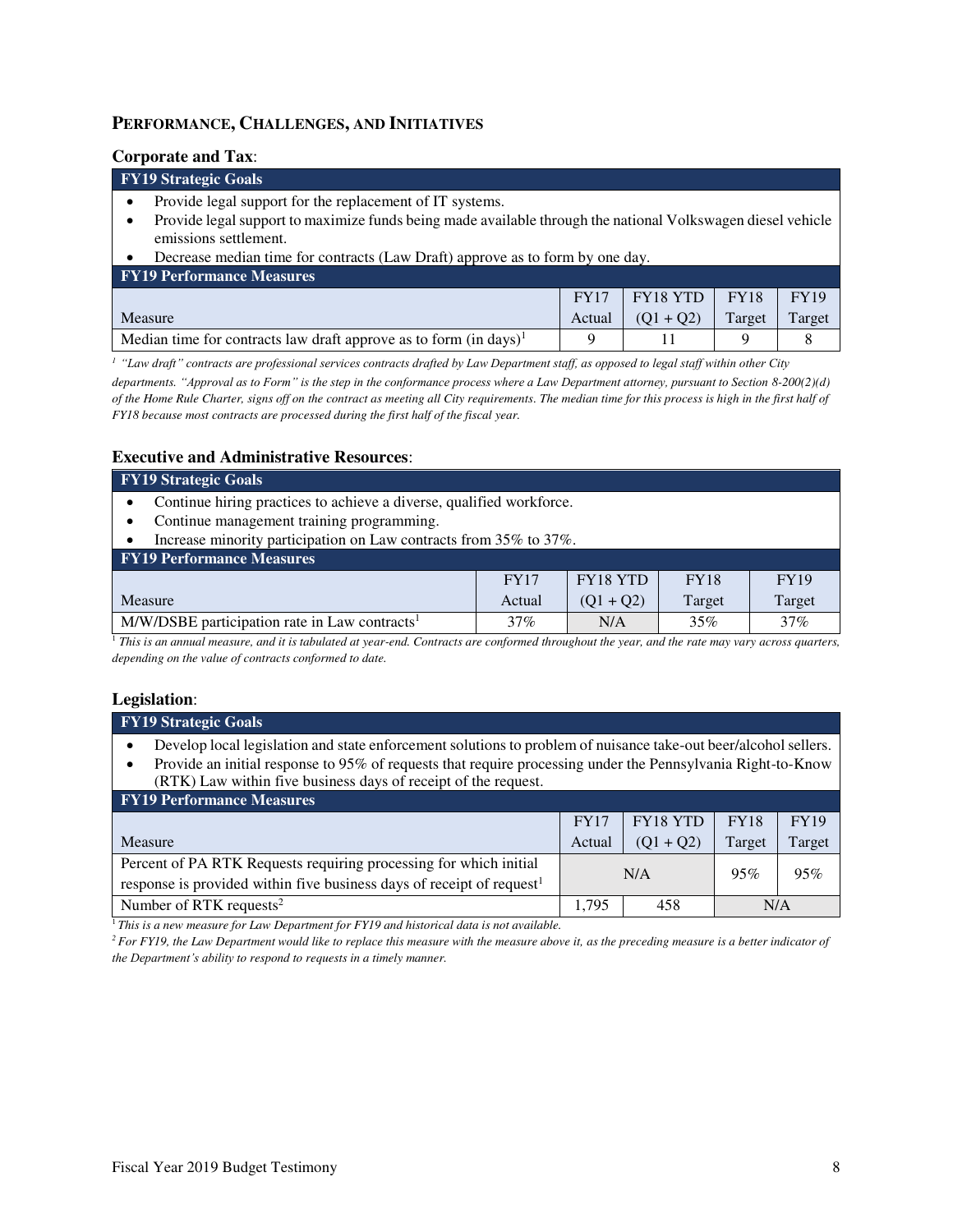#### **Litigation**:

| <b>FY19 Strategic Goals</b>                                                 |                                                                                                                                             |        |        |  |  |  |
|-----------------------------------------------------------------------------|---------------------------------------------------------------------------------------------------------------------------------------------|--------|--------|--|--|--|
| Increase the Claims percent cost to Risk Assessment ratio by 3%.<br>٠       |                                                                                                                                             |        |        |  |  |  |
|                                                                             |                                                                                                                                             |        |        |  |  |  |
| <b>FY19 Performance Measures</b>                                            |                                                                                                                                             |        |        |  |  |  |
| FY18 YTD<br><b>FY17</b><br><b>FY18</b><br><b>FY19</b>                       |                                                                                                                                             |        |        |  |  |  |
| Actual                                                                      | $(Q1 + Q2)$                                                                                                                                 | Target | Target |  |  |  |
|                                                                             |                                                                                                                                             | 69.76% | 69.79% |  |  |  |
| Civil Rights Motion to Dismiss wins <sup>2</sup><br>82<br>N/A<br>80         |                                                                                                                                             |        |        |  |  |  |
| Labor and Employment Motion to Dismiss wins <sup>2</sup><br>N/A<br>10<br>10 |                                                                                                                                             |        |        |  |  |  |
| \$39,424                                                                    | \$4,086,686                                                                                                                                 |        | N/A    |  |  |  |
|                                                                             | Increase the number of Civil Rights Motion to Dismiss wins by 2%.<br>Revenue generated from affirmative and general litigation <sup>3</sup> | N/A    |        |  |  |  |

<sup>1</sup>*New measure for FY18. Prior year data not available. This is an annual measure, meaning that data will be available at year-end. "Percent*  Cost to Risk Assessment" reflects the percentage of cases that resolved for less than the amount of reserve that was placed on the files. Risk *assessment is the estimate of costs based on legal liability, available defenses and the claimed damages.* 

*2 New measure for FY18. Prior year data not available. This is an annual measure, meaning that data will be available at year-end.*  <sup>3</sup>*Affirmative litigation cases often last multiple years and the amount of revenue generated can vary from quarter to quarter and year to year, depending on the timing of a settlement or verdict. Opportunities to pursue litigation are often not known years in advance, making it hard to establish targets for future fiscal years.* 

#### **Social Services**:

| <b>FY19 Strategic Goals</b> |   |  |  |  |  |
|-----------------------------|---|--|--|--|--|
|                             | . |  |  |  |  |

- Enhance training, auditing, and incident response upon the hiring of a HIPAA Compliance Manager.
- Increase the number of finalizations of adoptions.

| Redeploy staff to the Accelerated Adoption Review Court (AARC) for better representation of DHS in AARC. |  |          |  |  |  |  |  |
|----------------------------------------------------------------------------------------------------------|--|----------|--|--|--|--|--|
| <b>FY19 Performance Measures</b>                                                                         |  |          |  |  |  |  |  |
|                                                                                                          |  | FY18 YTD |  |  |  |  |  |

|                                                 |             | <b>FY18 YTD</b> |                                       |     |
|-------------------------------------------------|-------------|-----------------|---------------------------------------|-----|
| Measure                                         | FY17 Actual | $(01 + 02)$     | $\mid$ FY18 Target $\mid$ FY19 Target |     |
| Child welfare: number of adoptions <sup>1</sup> | 682         | N/A             | 668                                   | 701 |

1 *This measure will be reported annually.*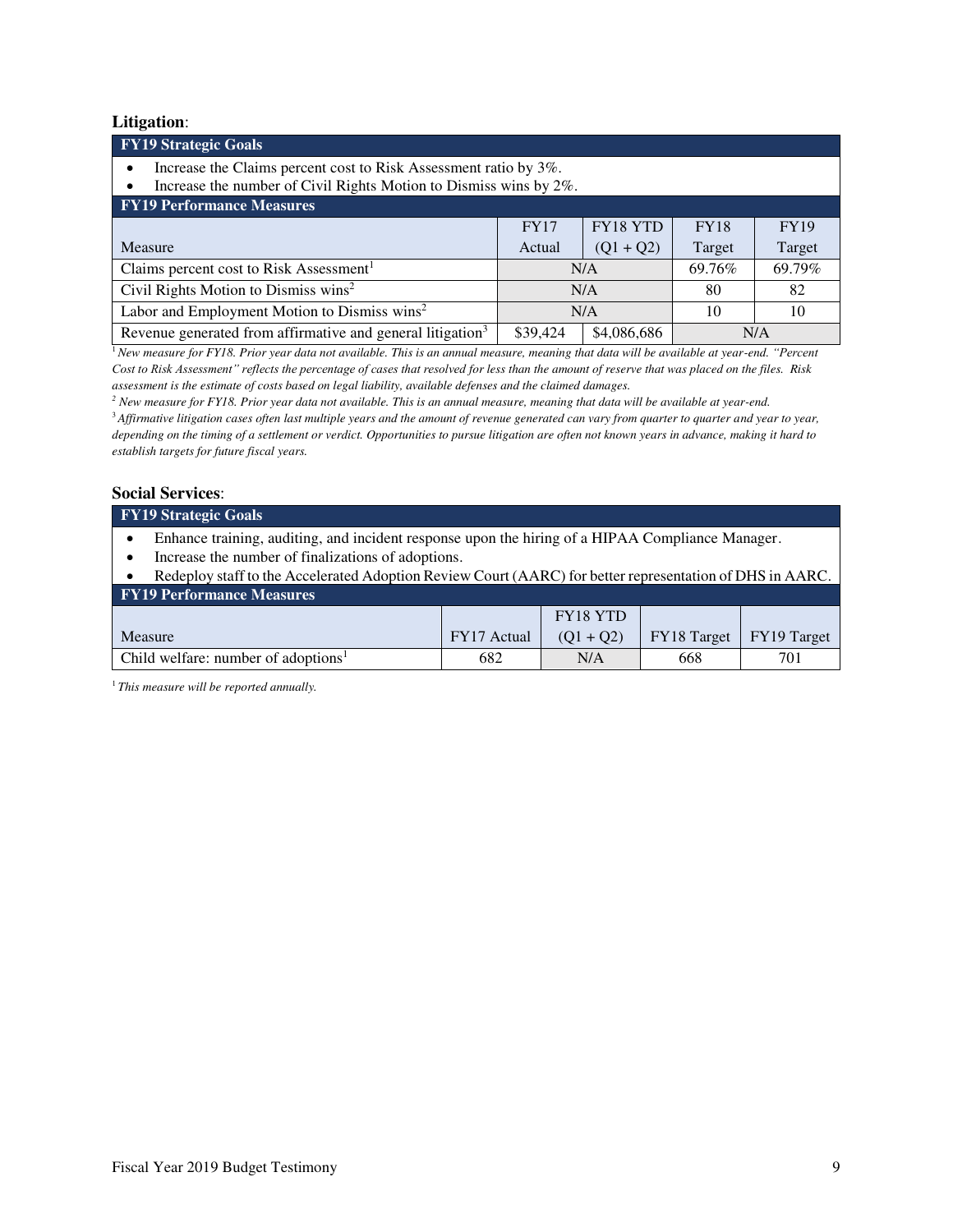# **OTHER BUDGETARY IMPACTS**

# **Federal and State (Where Applicable)**

N/A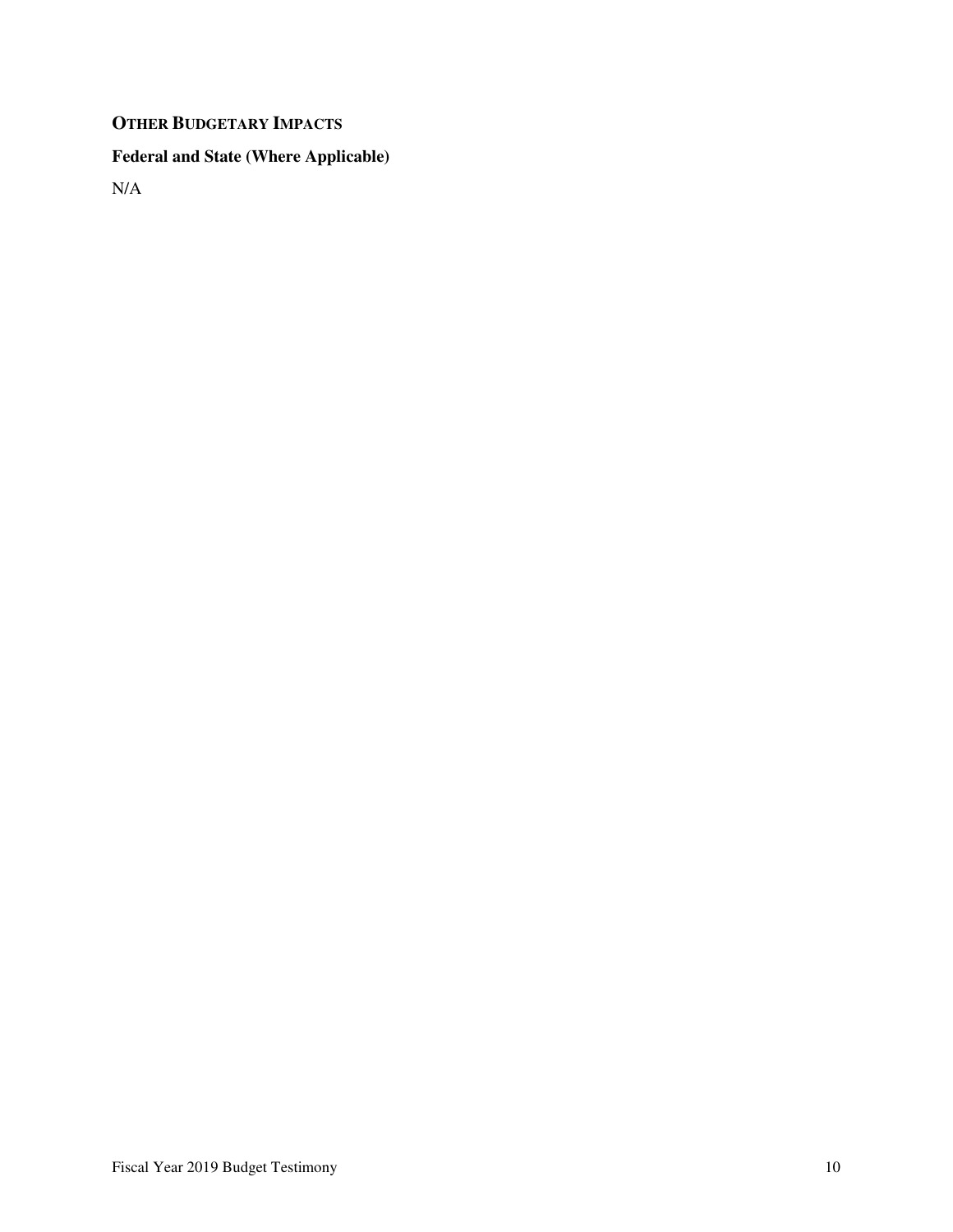# **CONTRACTING EXPERIENCE**

| M/W/DSBE Participation on Large Professional Services Contracts |                     |                                 |                          |                               |                         |                                                 |                                          |                                         |                                                   |                                                                                                                 |                                                      |
|-----------------------------------------------------------------|---------------------|---------------------------------|--------------------------|-------------------------------|-------------------------|-------------------------------------------------|------------------------------------------|-----------------------------------------|---------------------------------------------------|-----------------------------------------------------------------------------------------------------------------|------------------------------------------------------|
| Top Five Largest Contracts, FY18                                |                     |                                 |                          |                               |                         |                                                 |                                          |                                         |                                                   |                                                                                                                 |                                                      |
| Vendor Name                                                     | Service<br>Provided | Dollar<br>Amount of<br>Contract | <b>RFP</b> Issue<br>Date | Contract<br><b>Start Date</b> | Ranges in<br><b>RFP</b> | $%$ of<br>M/W/DSBE<br>Participation<br>Achieved | \$ Value of<br>M/W/DSBE<br>Participation | Total %<br>Participation<br>- All DSBEs | Total \$<br>Value<br>Participation<br>- All DSBEs | Local<br><b>Business</b><br>(principal<br>place of<br>business<br>located<br>within City<br>limits)<br>[ves/no] | Waiver for<br>Living Wage<br>Compliance?<br>[ves/no] |
| Hangley                                                         |                     |                                 |                          |                               | MBE: 0                  | $0\%$                                           | \$0                                      |                                         |                                                   |                                                                                                                 |                                                      |
| Aronchick                                                       | Legal               | \$550,000                       | Exempt                   | 8/2/2016                      | WBE:0                   |                                                 | \$0                                      | $0\%$                                   | \$0                                               | yes                                                                                                             | no                                                   |
| Segal $&$<br>Pudlin                                             | Services            |                                 |                          |                               | DSBE: 0                 |                                                 | \$0                                      |                                         |                                                   |                                                                                                                 |                                                      |
| <b>Ballard Spahr</b>                                            | Legal               |                                 |                          |                               | <b>MBE: 10-</b><br>15   | 10%                                             | \$45,000                                 |                                         |                                                   |                                                                                                                 |                                                      |
| <b>LLP</b>                                                      | Services            | \$450,000                       | 5/20/2015                | 11/1/2015                     | <b>WBE: 10-</b><br>15   | 90%                                             | \$405,000                                | 100%                                    | \$450,000                                         | yes                                                                                                             | no                                                   |
|                                                                 |                     |                                 |                          |                               | DSBE: 0                 |                                                 | \$0                                      |                                         |                                                   |                                                                                                                 |                                                      |
| Marshall<br>Dennehey                                            |                     |                                 |                          |                               | <b>MBE: 10-</b><br>15   | $0\%$                                           | \$0                                      |                                         |                                                   |                                                                                                                 |                                                      |
| Warner<br>Coleman &                                             | Legal<br>Services   | \$400,000                       | 5/28/2014                | 12/5/2014                     | <b>WBE: 10-</b><br>15   | 10%                                             | \$40,000                                 | 10%                                     | \$40,000                                          | yes                                                                                                             | no                                                   |
| Goggin                                                          |                     |                                 |                          |                               | DSBE: 0                 |                                                 | \$0                                      |                                         |                                                   |                                                                                                                 |                                                      |
| Center City                                                     | General             |                                 |                          |                               | <b>MBE: 5-10</b>        | 3%                                              | \$6,250                                  |                                         |                                                   |                                                                                                                 |                                                      |
| Legal                                                           | Cons.               | \$250,000                       | 4/30/2015                | 9/1/2015                      | WBE: 5-10               | 3%                                              | \$6,250                                  | 5%                                      | \$12,500                                          | yes                                                                                                             | no                                                   |
| Reproductions,<br>Inc.                                          | Servs               |                                 |                          |                               | DSBE: 0                 |                                                 | \$0                                      |                                         |                                                   |                                                                                                                 |                                                      |
| T <sub>2</sub> C Ltd d/b/a                                      | General             |                                 |                          |                               | MBE:0                   | $0\%$                                           | \$0                                      |                                         |                                                   |                                                                                                                 |                                                      |
| TimeCycle                                                       | Cons.               | \$210,000                       | 10/1/2015                | 2/1/2016                      | WBE: 0                  |                                                 | \$0                                      | $0\%$                                   | \$0                                               | yes                                                                                                             | no                                                   |
| Inc.                                                            | <b>Servs</b>        |                                 |                          |                               | DSBE: 0                 |                                                 | \$0                                      |                                         |                                                   |                                                                                                                 |                                                      |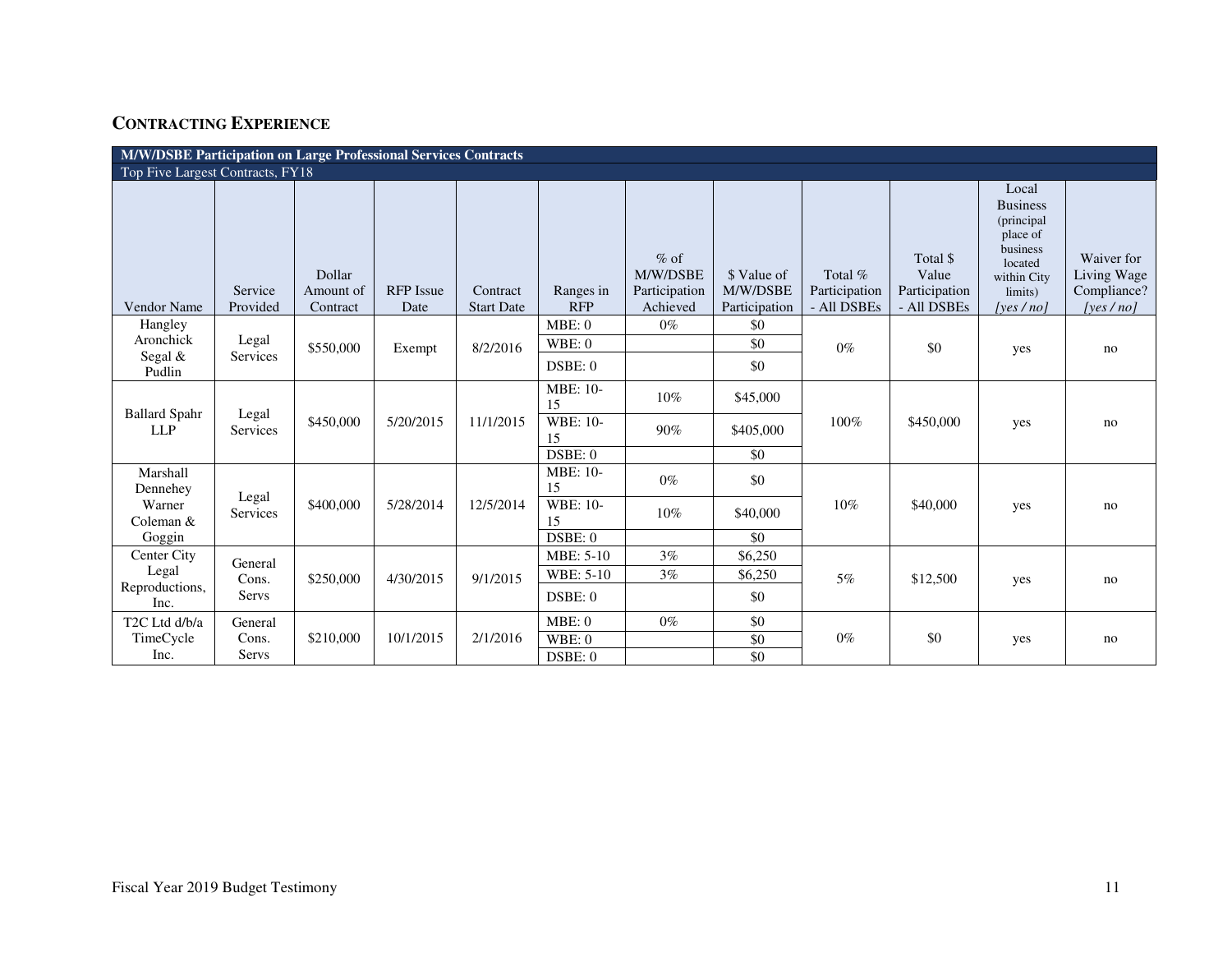# **EMPLOYEE DATA**

| <b>Staff Demographics (as of December 2017): All Law Staff</b> |                        |                  |                      |                        |           |  |  |
|----------------------------------------------------------------|------------------------|------------------|----------------------|------------------------|-----------|--|--|
|                                                                | <b>Full-Time Staff</b> |                  |                      | <b>Executive Staff</b> |           |  |  |
|                                                                | Male                   | Female           |                      | Male                   | Female    |  |  |
|                                                                | African-               | African-         |                      | African-               | African-  |  |  |
|                                                                | American               | American         |                      | American               | American  |  |  |
| Total                                                          | 16                     | 81               | Total                | $\overline{2}$         | 2         |  |  |
| % of Total                                                     | 5%                     | 25%              | % of Total           | 25%                    | 25%       |  |  |
| Average Salary                                                 | \$71,633               | \$55,578         | Average Salary       | \$154,000              | \$134,000 |  |  |
| <b>Median Salary</b>                                           | \$58,693               | \$50,000         | Median Salary        | \$154,000              | \$134,000 |  |  |
|                                                                | White                  | White            |                      | White                  | White     |  |  |
| Total                                                          | 93                     | 87               | Total                | 3                      | 1         |  |  |
| % of Total                                                     | 29%                    | 27%              | % of Total           | 38%                    | 13%       |  |  |
| Average Salary                                                 | \$75,487               | \$69,575         | Average Salary       | \$106,055              | \$138,000 |  |  |
| Median Salary                                                  | \$68,022               | \$63,808         | Median Salary        | \$87,500               | \$138,000 |  |  |
|                                                                | Hispanic               | Hispanic         |                      | Hispanic               | Hispanic  |  |  |
| Total                                                          | $\overline{4}$         | 11               | Total                |                        |           |  |  |
| % of Total                                                     | $1\%$                  | 3%               | % of Total           | $0\%$                  | $0\%$     |  |  |
| Average Salary                                                 | \$57,488               | \$55,362         | Average Salary       | N/A                    | N/A       |  |  |
| <b>Median Salary</b>                                           | \$58,693               | \$57,188         | <b>Median Salary</b> | N/A                    | N/A       |  |  |
|                                                                | Asian                  | Asian            | Asian                |                        | Asian     |  |  |
| Total                                                          | $\,8\,$                | 11               | Total                |                        |           |  |  |
| % of Total                                                     | 3%                     | 3%               | % of Total           | $0\%$                  | $0\%$     |  |  |
| Average Salary                                                 | \$60,549               | \$52,936         | Average Salary       | N/A                    | N/A       |  |  |
| <b>Median Salary</b>                                           | \$62,830               | \$53,422         | <b>Median Salary</b> | N/A                    | N/A       |  |  |
|                                                                | Other                  | Other            |                      | Other                  | Other     |  |  |
| Total                                                          | $\overline{4}$         | 4                | Total                |                        |           |  |  |
| % of Total                                                     | $1\%$                  | $1\%$            | % of Total           | $0\%$                  | $0\%$     |  |  |
| Average Salary                                                 | \$47,406               | \$67,475         | Average Salary       | N/A                    | N/A       |  |  |
| <b>Median Salary</b>                                           | \$48,459               | \$65,615         | Median Salary        | N/A                    | N/A       |  |  |
|                                                                | Bilingual              | <b>Bilingual</b> |                      | Bilingual              | Bilingual |  |  |
| Total                                                          | 15                     | 14               | Total                |                        |           |  |  |
| % of Total                                                     | $5\%$                  | $4\%$            | % of Total           | $0\%$                  | $0\%$     |  |  |
| Average Salary                                                 | \$80,272               | \$58,600         | Average Salary       | N/A                    | N/A       |  |  |
| Median Salary                                                  | \$68,022               | \$57,188         | <b>Median Salary</b> | N/A                    | N/A       |  |  |
|                                                                | Male                   | Female           |                      | Male                   | Female    |  |  |
| Total                                                          | 125                    | 194              | Total                | 5                      | 3         |  |  |
| % of Total                                                     | 39%                    | 61%              | % of Total           | 63%                    | $38\%$    |  |  |
| Average Salary                                                 | \$72,563               | \$61,402         | Average Salary       | \$125,233              | \$135,333 |  |  |
| <b>Median Salary</b>                                           | \$63,808               | \$55,580         | <b>Median Salary</b> | \$133,000              | \$135,000 |  |  |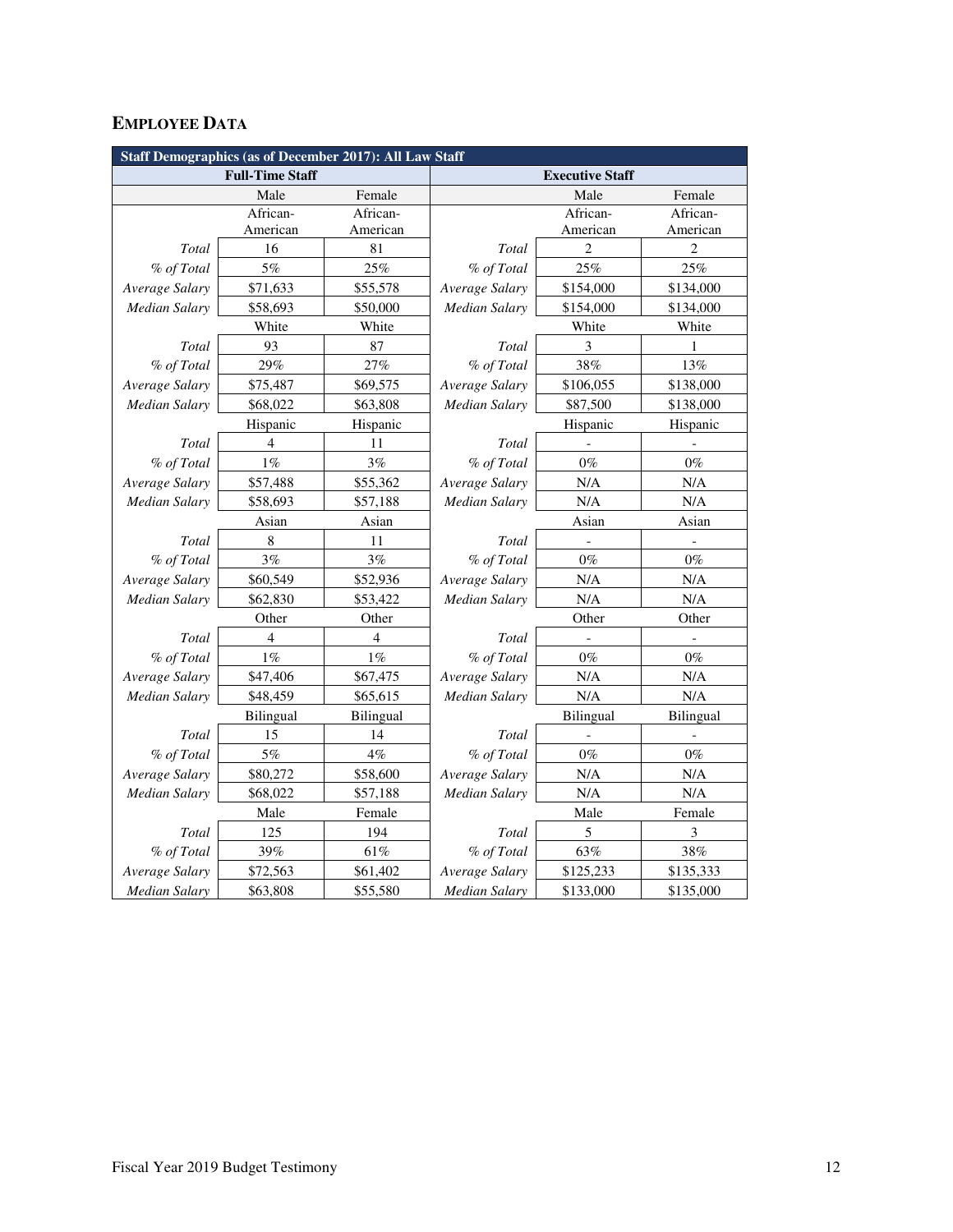| Staff Demographics (as of December 2017): All Law-Funded Staff |                        |                |                |                        |                  |  |  |  |
|----------------------------------------------------------------|------------------------|----------------|----------------|------------------------|------------------|--|--|--|
|                                                                | <b>Full-Time Staff</b> |                |                | <b>Executive Staff</b> |                  |  |  |  |
|                                                                | Male                   | Female         |                | Male                   | Female           |  |  |  |
|                                                                | African-               | African-       |                | African-               | African-         |  |  |  |
|                                                                | American               | American       |                | American               | American         |  |  |  |
| Total                                                          | 11                     | 43             | Total          | 2                      |                  |  |  |  |
| % of Total                                                     | 6%                     | 25%            | % of Total     | 29%                    | 14%              |  |  |  |
| Average Salary                                                 | \$78,281               | \$49,697       | Average Salary | \$154,000              | \$133,000        |  |  |  |
| <b>Median Salary</b>                                           | \$60,197               | \$41,355       | Median Salary  | \$154,000              | \$133,000        |  |  |  |
|                                                                | White                  | White          |                | White                  | White            |  |  |  |
| Total                                                          | 59                     | 39             | Total          | 3                      | 1                |  |  |  |
| % of Total                                                     | 34%                    | 23%            | % of Total     | 43%                    | 14%              |  |  |  |
| Average Salary                                                 | \$80,811               | \$74,196       | Average Salary | \$106,055              | \$138,000        |  |  |  |
| <b>Median Salary</b>                                           | \$76,461               | \$72,237       | Median Salary  | \$87,500               | \$138,000        |  |  |  |
|                                                                | Hispanic               | Hispanic       |                | Hispanic               | Hispanic         |  |  |  |
| Total                                                          | 3                      | 3              | Total          | $\overline{0}$         | $\mathbf{0}$     |  |  |  |
| % of Total                                                     | 2%                     | 2%             | % of Total     | $0\%$                  | $0\%$            |  |  |  |
| Average Salary                                                 | \$60,398               | \$67,214       | Average Salary | \$0                    | \$0              |  |  |  |
| <b>Median Salary</b>                                           | \$60,197               | \$65,182       | Median Salary  | \$0                    | \$0              |  |  |  |
|                                                                | Asian                  | Asian          |                | Asian                  | Asian            |  |  |  |
| Total                                                          | 3                      | $\overline{4}$ | Total          | $\boldsymbol{0}$       | $\theta$         |  |  |  |
| % of Total                                                     | 2%                     | 2%             | % of Total     | $0\%$                  | $0\%$            |  |  |  |
| Average Salary                                                 | \$52,722               | \$57,938       | Average Salary | \$0                    | \$0              |  |  |  |
| <b>Median Salary</b>                                           | \$53,422               | \$56,528       | Median Salary  | \$0                    | \$0              |  |  |  |
|                                                                | Other                  | Other          |                | Other                  | Other            |  |  |  |
| Total                                                          | $\overline{4}$         | 3              | Total          | $\overline{0}$         | $\boldsymbol{0}$ |  |  |  |
| % of Total                                                     | 2%                     | 2%             | % of Total     | $0\%$                  | $0\%$            |  |  |  |
| Average Salary                                                 | \$47,406               | \$68,897       | Average Salary | \$0                    | \$0              |  |  |  |
| <b>Median Salary</b>                                           | \$48,459               | \$68,022       | Median Salary  | \$0                    | \$0              |  |  |  |
|                                                                | Bilingual              | Bilingual      |                | Bilingual              | Bilingual        |  |  |  |
| Total                                                          | 9                      | 9              | Total          |                        |                  |  |  |  |
| % of Total                                                     | 5%                     | 5%             | % of Total     | $0\%$                  | $0\%$            |  |  |  |
| Average Salary                                                 | \$89,943               | \$58,048       | Average Salary |                        |                  |  |  |  |
| Median Salary                                                  | \$84,877               | \$57,188       | Median Salary  |                        |                  |  |  |  |
|                                                                | Male                   | Female         |                | Male                   | Female           |  |  |  |
| Total                                                          | 80                     | 92             | Total          | 5                      | $\overline{2}$   |  |  |  |
| % of Total                                                     | 47%                    | 53%            | % of Total     | 71%                    | 29%              |  |  |  |
| Average Salary                                                 | \$76,974               | \$61,638       | Average Salary | \$125,233              | \$135,500        |  |  |  |
| <b>Median Salary</b>                                           | \$68,022               | \$53,800       | Median Salary  | \$133,000              | \$135,500        |  |  |  |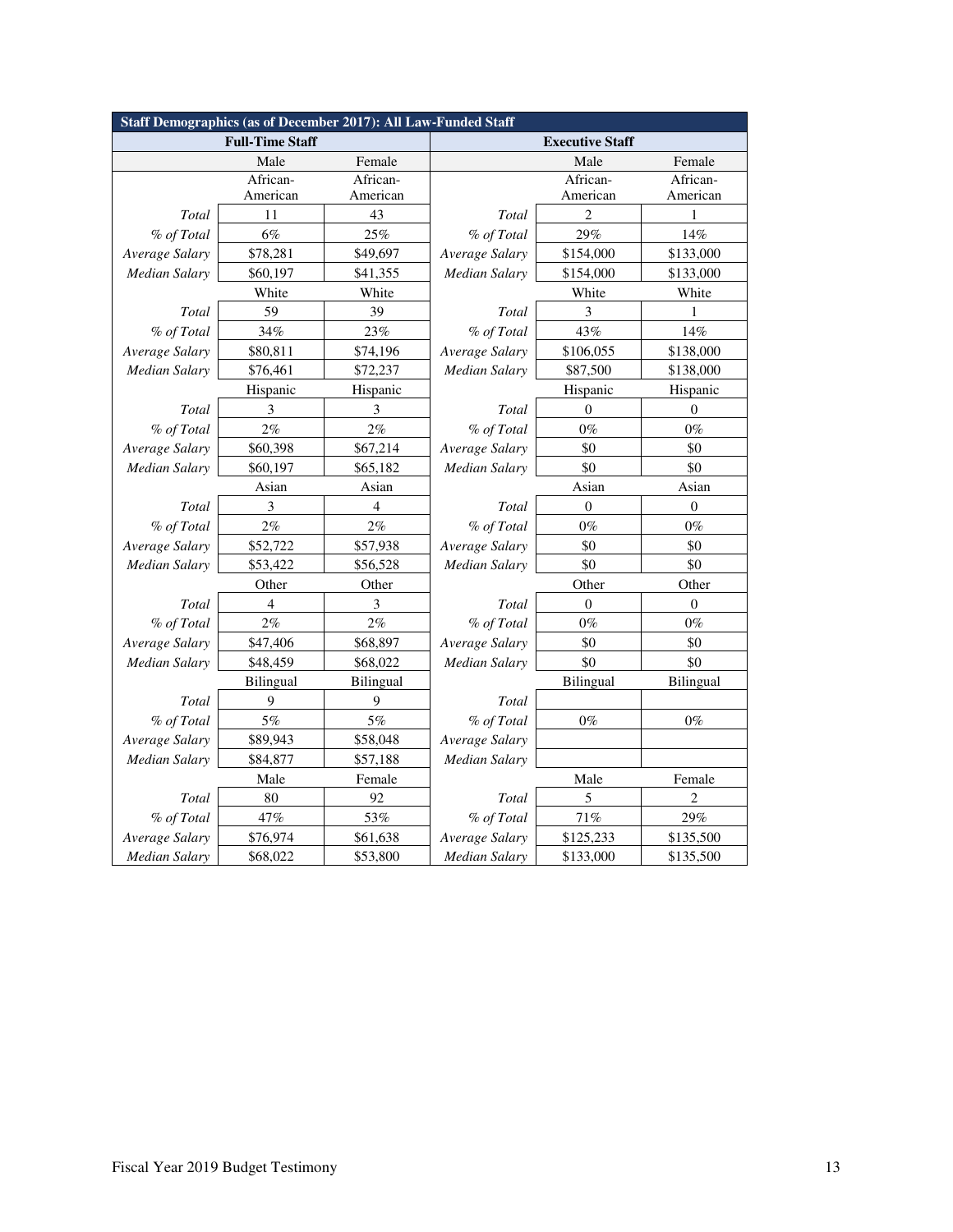|                      | <b>Staff Demographics (as of December 2017): General Fund Staff</b> |           |                             |                        |           |  |  |  |
|----------------------|---------------------------------------------------------------------|-----------|-----------------------------|------------------------|-----------|--|--|--|
|                      | <b>Full-Time Staff</b>                                              |           |                             | <b>Executive Staff</b> |           |  |  |  |
|                      | Male                                                                | Female    |                             | Male                   | Female    |  |  |  |
|                      | African-                                                            | African-  |                             | African-               | African-  |  |  |  |
|                      | American                                                            | American  | American                    |                        | American  |  |  |  |
| Total                | $\,$ 8 $\,$                                                         | 29        | Total                       | 1                      |           |  |  |  |
| % of Total           | $7\%$                                                               | 24%       | % of Total                  | 20%                    | $0\%$     |  |  |  |
| Average Salary       | \$74,119                                                            | \$42,360  | Average Salary              | \$175,000              | N/A       |  |  |  |
| <b>Median Salary</b> | \$58,693                                                            | \$38,767  | Median Salary               | \$175,000              | $\rm N/A$ |  |  |  |
|                      | White                                                               | White     |                             | White                  | White     |  |  |  |
| Total                | 38                                                                  | 27        | Total                       | 3                      | 1         |  |  |  |
| % of Total           | 32%                                                                 | 23%       | % of Total                  | 60%                    | $20\%$    |  |  |  |
| Average Salary       | \$78,946                                                            | \$75,061  | Average Salary              | \$106,055              | \$138,000 |  |  |  |
| <b>Median Salary</b> | \$70,130                                                            | \$74,349  | Median Salary               | \$87,500               | \$138,000 |  |  |  |
|                      | Hispanic                                                            | Hispanic  |                             | Hispanic               | Hispanic  |  |  |  |
| Total                | 3                                                                   | 3         | Total                       |                        |           |  |  |  |
| % of Total           | 3%                                                                  | 3%        | % of Total                  | $0\%$                  | $0\%$     |  |  |  |
| Average Salary       | \$60,398                                                            | \$67,214  | Average Salary<br>N/A       |                        | N/A       |  |  |  |
| <b>Median Salary</b> | \$60,197                                                            | \$65,182  | <b>Median Salary</b><br>N/A |                        | N/A       |  |  |  |
|                      | Asian                                                               | Asian     |                             | Asian                  |           |  |  |  |
| Total                | 3                                                                   | 3         | Total                       |                        |           |  |  |  |
| % of Total           | 3%                                                                  | 3%        | % of Total                  | $0\%$                  | $0\%$     |  |  |  |
| Average Salary       | \$52,722                                                            | \$51,764  | Average Salary              | N/A                    | N/A       |  |  |  |
| <b>Median Salary</b> | \$53,422                                                            | \$36,594  | Median Salary               | N/A                    | $\rm N/A$ |  |  |  |
|                      | Other                                                               | Other     |                             | Other                  | Other     |  |  |  |
| Total                | 4                                                                   | 1         | Total                       |                        |           |  |  |  |
| % of Total           | 3%                                                                  | 1%        | % of Total                  | $0\%$                  | $0\%$     |  |  |  |
| Average Salary       | \$47,406                                                            | \$81,482  | Average Salary              | N/A                    | N/A       |  |  |  |
| Median Salary        | \$48,459                                                            | \$81,482  | Median Salary               | N/A                    | N/A       |  |  |  |
|                      | Bilingual                                                           | Bilingual |                             | Bilingual              | Bilingual |  |  |  |
| Total                | 6                                                                   | 5         | Total                       |                        |           |  |  |  |
| % of Total           | 5%                                                                  | $4\%$     | % of Total                  | $0\%$                  | $0\%$     |  |  |  |
| Average Salary       | \$80,336                                                            | \$59,336  | Average Salary              | N/A                    | N/A       |  |  |  |
| <b>Median Salary</b> | \$64,110                                                            | \$57,188  | Median Salary               | N/A                    | N/A       |  |  |  |
|                      | Male                                                                | Female    |                             | Male                   | Female    |  |  |  |
| Total                | 56                                                                  | 63        | Total                       | $\overline{4}$         | 1         |  |  |  |
| % of Total           | 47%                                                                 | 53%       | % of Total                  | $80\%$                 | 20%       |  |  |  |
| Average Salary       | \$73,068                                                            | \$58,627  | Average Salary              | \$123,291              | \$138,000 |  |  |  |
| <b>Median Salary</b> | \$63,808                                                            | \$50,565  | Median Salary               | \$118,750              | \$138,000 |  |  |  |